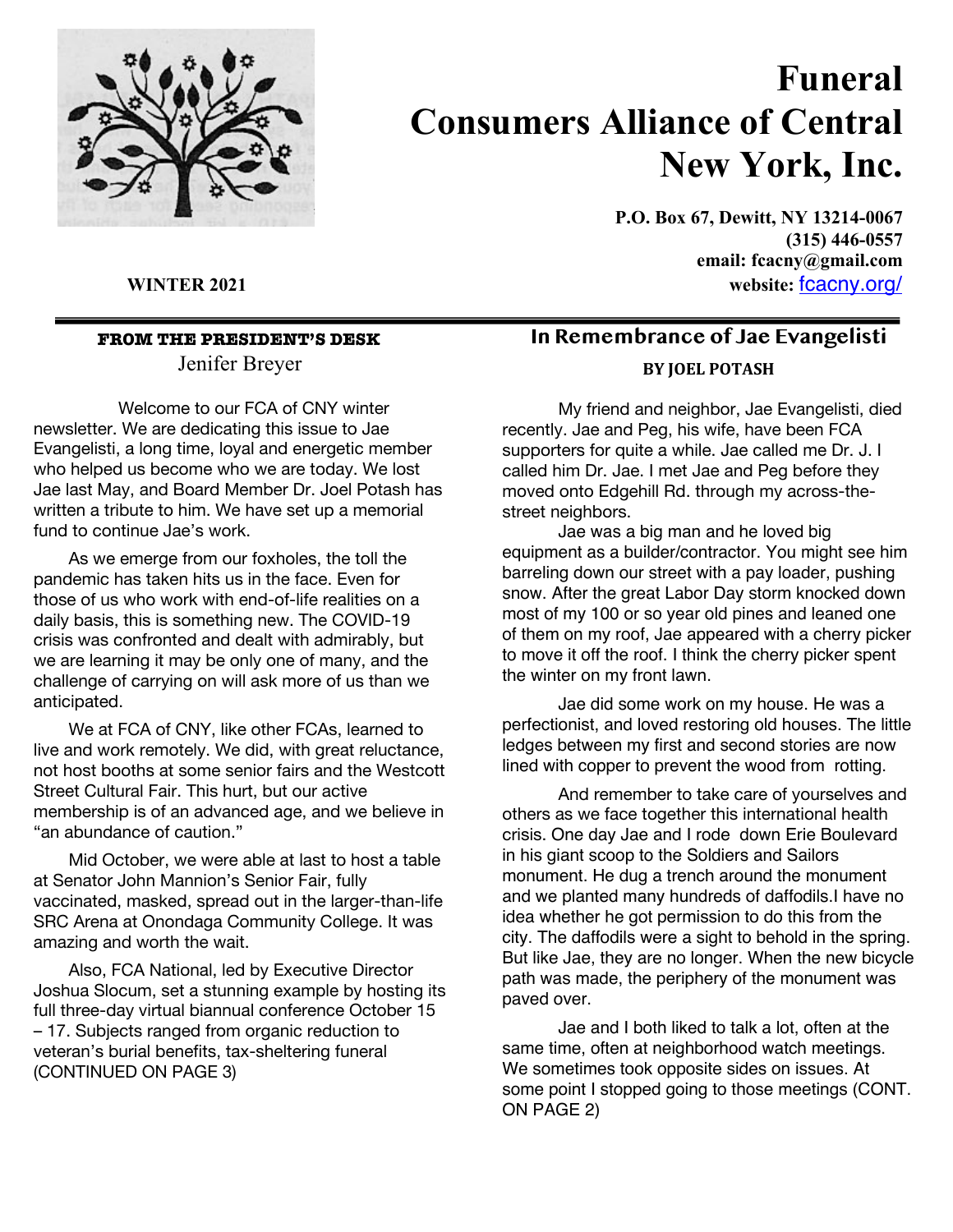because, between the two of us, it was hard for others to get in a word edgewise.

Jae was always dropping off medical supplies and medicines from his challenge with diabetes. He knew they would help some uninsured people at the free clinic I attended. Our latest difference of opinion involved a proposed housing project in the field behind our houses. I learned from Jae what it means to be part of a community, as he explained his stance.

So, Dr. Jae, RIP. Things will be too quiet on Edgehill Rd. without you. And thanks for your great send off at Thornden Park. Community!

#### **Current Price Guide is Available**

You can view the current price survey of local funeral homes at our website (fcacny.org) or request a printed copy. The survey lists the costs of basic funeral services based on each establishment's General Price List. You can also see a more detailed breakout of costs by going to the funeral home's website. Not all have those prices on their website, but many do. Our national FCA is working toward requiring that prices be displayed on each website. Special thanks to the board members who worked to create this valuable asset: Cory Kinane, Diane Case, Robert Sarason, Joel Potash, Lanny Freshman, Joyce Homan.

As you know, your membership in FCA of CNY is lifetime, although we do appreciate contributions. We have found the cost of printing and mailing our twice-yearly newsletter to be very costly. In the future we will publish our newsletters online only (fcacny.org), UNLESS YOU REQUEST A HARD COPY OR AS AN ATTACHMENT TO AN EMAIL. You can let us know your decision by sending us an email (fcacny@gmail.com) or old-fashioned letter/postcard to: PO Box 67, Dewitt, NY.

Please help us conserve money, paper, and energy, and keep our membership fee low. Accept our appreciation.

#### **Who You Gonna Call? By Diane Case**

Well not you, but the person you have chosen to make your final arrangements after death.

The New York State Department of Health Bureau of Funeral Directing has an easy to fill out two page form. Its title is "*Appointment of Agent to Control Disposition of Remains*." (Quite a title). It provides space for you to appoint a person and their contact information. This is followed by specific instructions that you want carried out. A space is provided to check off if you have a prefunded pre-need agreement with a funeral firm.

The second page is to list name and contact information for a second and third person, should the initial person(s) not be able to do it.

Your signature and date in the presence of two witnesses is required. That is it.

You may be thinking my spouse/partner, dear friend will take care of me. However, with accidents and our current pandemic, that may not be possible. There may be several family members and friends all with differing ideas, each believing they are certain about what you wanted. This form provides several people to be called who know what you want. Sharing your wishes with family and friends as well as with who you have chosen will hopefully lessen or avoid hurt feelings at this stressful time.

Sometimes this information is in wills or legal documents that may be less accessible.

A copy of this form is available on our website @ fcacny.org.

Please join me in filling out this form to make life a little less stressful for our survivors.

wing and  $\alpha$  in the set of  $\alpha$  in the set of  $\alpha$ 

## **FCA of CNY BOARD**

| Membership/NewsletterPeter Moller |                 |
|-----------------------------------|-----------------|
| Nancy Aureli                      | Cheryl McLeod   |
| Robert Sarason                    | Joel Potash     |
| Diane Case                        | Lanny Freshman  |
| Peggy Chestnut                    | Kateri Spinella |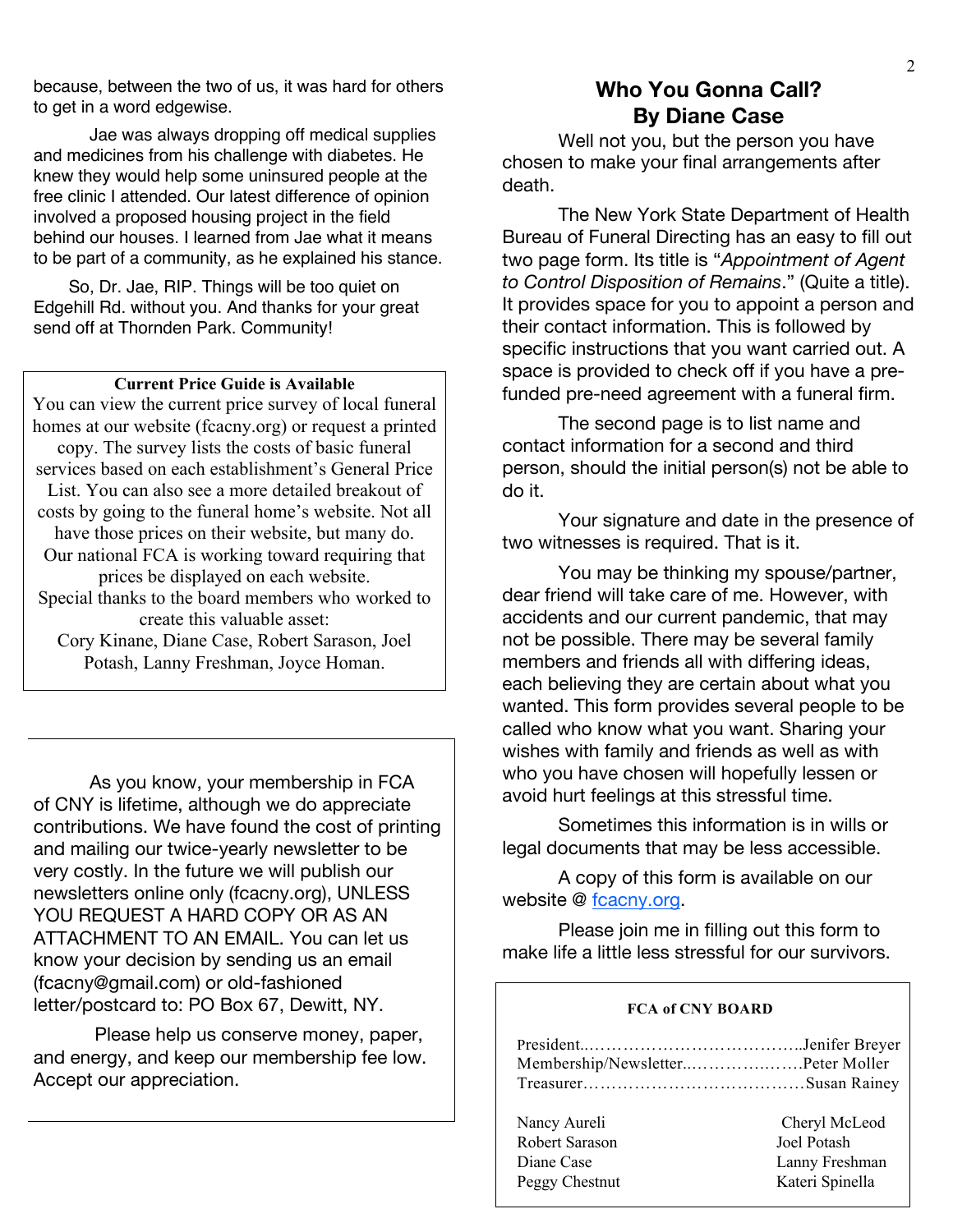#### CONTINUATION OF PRESIDENT'S MESSAGE

prepayments, contract funeral home discounts, alkaline hydrolysis, newsletter fundraising and Jewish funeral traditions. Fortunately, FCA National has risen to the challenge of information exchange utilizing online resources, and all of the above presentations are now available at its website (www.funerals.org). Talk about a sharing gesture . . .! All videos are available for purchase for online viewing. Visit funerals.org/store, and scroll to "videos." You'll find the conference videos and more.

We are blessed with two "new" Board members. Read their profiles in the next column. Remember, we are always interested in adding to the Board, so be in touch if you can afford a meeting in person or via Zoom every other month. The next meeting is Wednesday, December 8, at 6:30 p.m. We look for folks with related specialties who are willing to attend fairs and other informational gatherings and/or to help us answer questions from those who call us with questions.

Do check in on our website (fcacny.org), which is full of information including past newsletters and the latest price guide.

And remember to take care of yourselves and others as we face together this international health crisis.

#### Note to self:

None of us are getting out of here alive, so please stop treating yourself like an after-thought. Eat the delicious food. Walk in the sunshine. Jump in the ocean. Say the truth that you're carrying in your heart like hidden treasure. Be silly. Be kind. Be weird. There's no time for anything else.

Nanea Hoffman, *Sweatpants & Coffee*

#### **Hospice of Central NY and Hospice of the Finger Lakes**

November is National Hospice and Palliative Care Month. This year, the theme is "Meeting You Where You Are". At Hospice, this theme is always relevant as we work with patients and their families in all types of setting, but it reigns especially true this past year given Covid-19 and all its challenges it's put on our Hospice community. Throughout the month we will be talking about Hospice, why it is important, and where to go should you have questions.

#### **PROFILES OF NEW BOARD MEMBERS**

**Kateri Spinella**, Board President and Cofounder of Anthony House by Wellhouse Ministries, Inc.; member of Omega Home Network, a coalition of comfort-care homes nationwide.

She became passionate about caring for people in hospice care after working several years as a home hospice nurse case manager for Oswego County Hospice. Kateri is an RN, earned a Masters in Nursing Education, and is a part-time seminary student furthering her education in Ministry.

After serving in health care for 25 years, Kateri retired from acute care nursing in 2018. Her experiences in life and in medicine have heightened her awareness of the needs surrounding end-of-life care issues. These experiences set the course for her vision to open a comfort-care home and services surrounding end-of-life care needs in Oswego County.

Native to Upstate New York, she lives with her husband David. Together they share 5 grandchildren. Kateri enjoys spending her time outdoors in the beauty of the seasons, traveling, and cooking alongside her husband.

**Peggy Chestnut** is rejoining the board after being away from the board for a few years. She reports "The Funeral Consumers Alliance helped my husband and me more than 20 years ago when my brother-in-law passed and we have been involved in the organization ever since."

"My husband recently passed away after a short battle with cancer. I believe that after caring for my husband, I have gained more knowledge about the end of life concerns and I would like to be able to share that with others. I look forward to meeting more people in the organization and getting to know new board members and reacquainting myself with the board members that I have known. Thank you for this opportunity."

> **2022 ANNUAL MEETING Look for details in the Spring 2022 Newsletter**